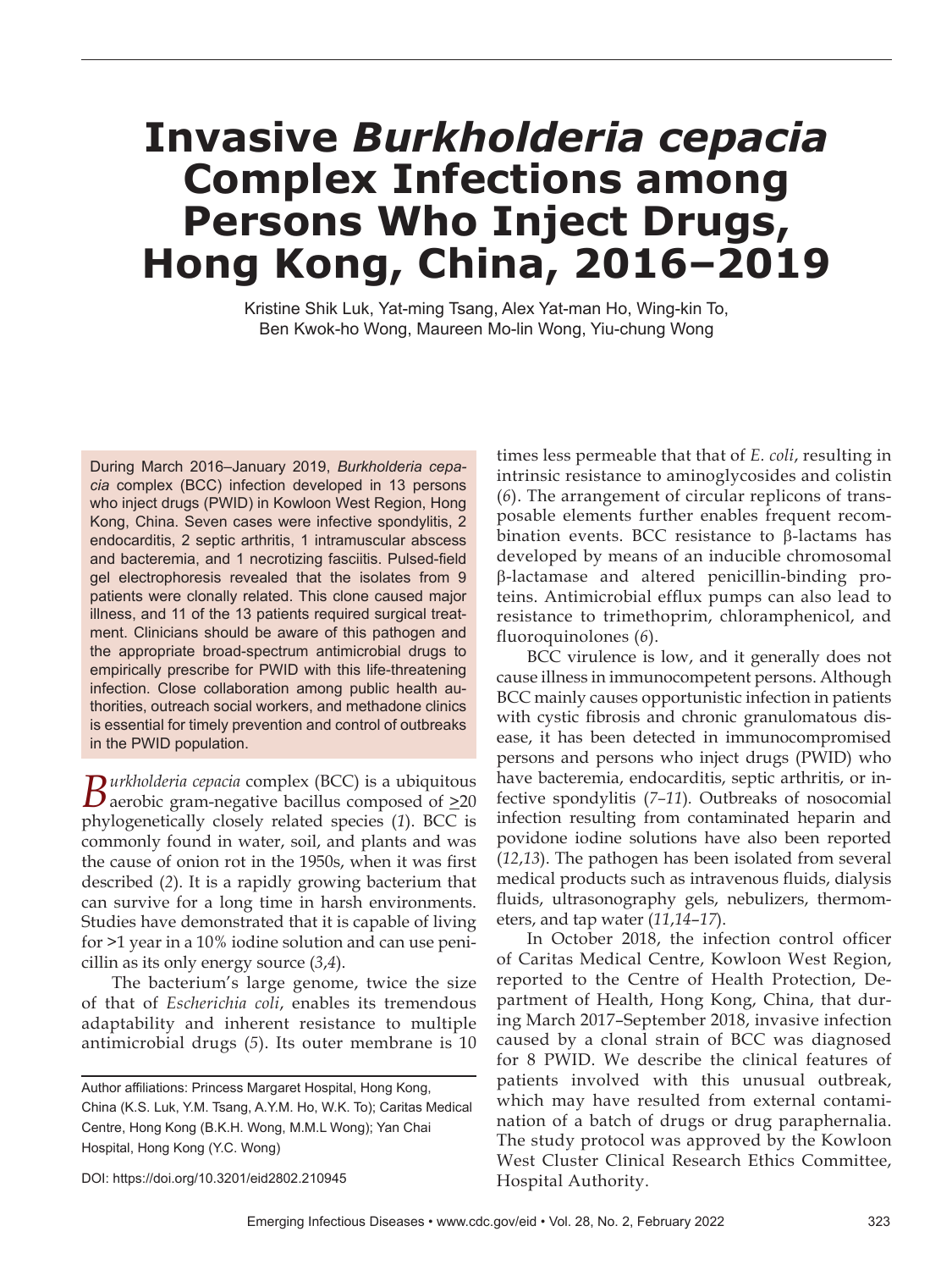# **Methods**

#### **Clinical Setting**

Four regional hospitals (total 3,431 beds) serve an estimated population of 1.4 million in Kowloon West Region, accounting for 19% of the Hong Kong population. We used culture records of the regional microbiology laboratory to identify cases of BCC infection from January 1, 2016, through June 30, 2019. We included in our study PWID patients experiencing their first episode of BCC invasive infection.

Clinical data retrieved from medical charts included patient demographics, underlying diseases, type of abused drugs, signs/symptoms and their duration, sources of infection, recent medical procedures, neurologic status classified by the American Spinal Injury Association impairment scale (https:// asia-spinalinjury.org), length of hospital stay, antimicrobial therapy, and surgical treatment. Empiric antimicrobial therapies were defined as antimicrobial agents used before the availability of culture and susceptibility results, and definitive therapies were defined as those used after. We also included leukocyte counts, erythrocyte sedimentation rates, C-reactive protein levels, microbiology results (blood culture, pus aspirate, tissue, or wound swab samples), and radiology findings. The main outcome measures were 7- and 30-day mortality as well as clinical responses at 72 hours after the start of definitive antimicrobial therapy, which included resolution of fever, leukocytosis, and signs of infection.

#### **Microbiological Studies and Genotyping**

BCC was isolated on horse blood agar and identified by matrix-assisted laser desorption/ionization timeof-flight mass spectrometry (MALDI Biotyper; Bruker Daltonics, https://www.bruker.com). We performed antimicrobial susceptibility testing of ceftazidime, levofloxacin, meropenem, minocycline, and trimethoprim/sulfamethoxazole according to the guidelines set by the Clinical and Laboratory Standards Institute (*18*). Because whole-genome sequencing was not available in our laboratory, we determined the clonal relatedness of BCC by using pulsed-field gel electrophoresis (PFGE) of DNA digested with *SpeI* endonuclease (New England BioLabs, https://www. neb.com) as previously described (*19*). For controls, we used 7 archived outbreak-unrelated BCC isolates. We analyzed digitalized gel images by using BioNumerics version 7.0 (Applied Maths, https://www. bionumerics.com). We set banding matching tolerance at 1%. We performed cluster analysis by using the unweighted pair-group method with arithmetic

averages based on Dice coefficients to quantify similarities. For PFGE interpretation, we applied the criteria described by Tenover et al. and considered patterns to be closely related or indistinguishable if similarity was  $\geq 80\%$  (20).

### **Results**

We identified 13 PWID who had BCC invasive infection during March 2016–January 2019, of which 12 were admitted to Caritas Medical Centre and 1 was admitted to Yan Chai Hospital, Kowloon West Region. All PWID used heroin, 11 (84.6%) were men, 11 had hepatitis C, and 4 had a history of deep vein thrombosis (Table 1). The duration of signs/symptoms ranged from 1 to 60 days (median 3 days). Three patients had fever  $(\geq 38^{\circ}C)$ , and 7 had spondylodiscitis.

Concerning antimicrobial therapy, most  $(n = 10)$ patients were empirically given amoxicillin/clavulanate (Table 2). All BCC isolates were susceptible to ceftazidime, levofloxacin, meropenem, minocycline, and trimethoprim/sulfamethoxazole. For definitive therapy, 6 patients were given trimethoprim/sulfamethoxazole as combination treatment with levofloxacin  $(n = 3)$ , ceftazidime  $(n = 2)$ , and meropenem  $(n = 1)$ . Among patients with spondylodiscitis, 5 had lumbar spine involvement, and all except 1 had undergone surgery. Four patients had polymicrobial infection. All patients showed good response to treatment. One patient had a relapse of BCC spondylodiscitis 5 months after a 6-week course of meropenem and oral trimethroprim/sulfamethoxazole and subsequently underwent spinal fusion. Two patients died, one of hepatocellular carcinoma and the other of an unknown cause (certified dead at the emergency department 1 day after discharge). Neither patient underwent autopsy. Attempts to contact the surviving patients regarding their drug use behaviors were unsuccessful.

PFGE analysis of the isolates showed that 9 of the 13 invasive infections were caused by the same clone (Figure 1); banding patterns were identical for 8 isolates. All patients except 1 lived in the Shum Shui Po District, which has a total area of 9.48 km<sup>2</sup>, within the Kowloon West Region. A marked increase of the clonal isolates was noted during 2017–2018 (Figure 2).

# **Discussion**

In 2018, a reported 3,579 persons in Hong Kong injected heroin (*21*). As a result of hematogenous seeding, drug injection is a substantial risk factor for musculoskeletal infections, including septic arthritis and osteomyelitis of the spine and infective endocarditis (*22*). The common responsible organisms are *Staphylococcus aureus*, *Streptococcus* spp., and occasionally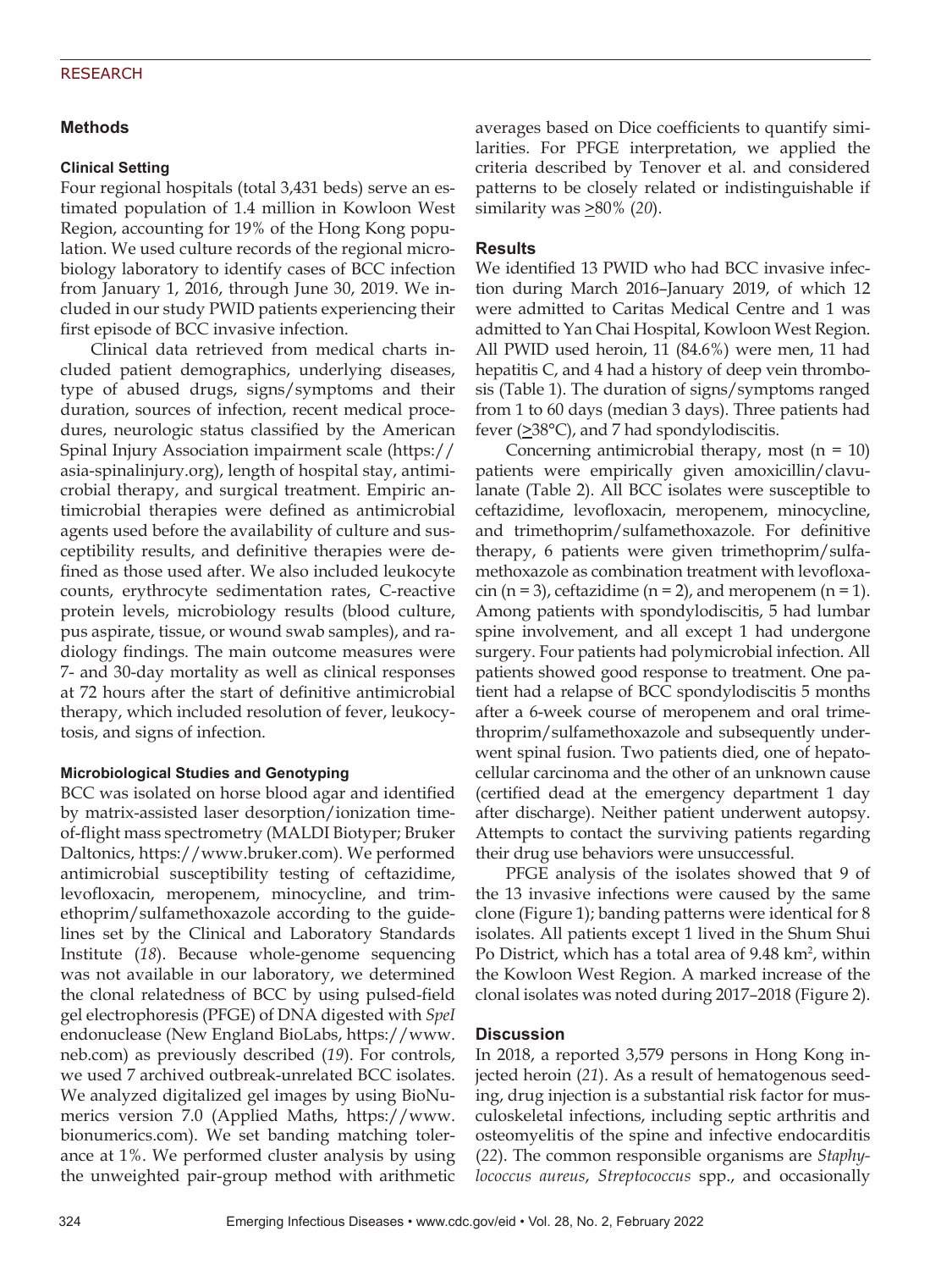*Pseudomonas aeruginosa* (*22*)*.* Other outbreaks of lifethreatening infections caused by *Clostridium* spp. and *Bacillus anthracis* have also been associated with use of contaminated heroin (*22*,*23*). On the contrary, the literature has rarely reported BCC as the culprit of drug-injection–associated musculoskeletal infections

or infective endocarditis (*24*–*27*). Our report of a common-source outbreak of BCC invasive infection among PWID, in a highly localized geographic area of Hong Kong and supported by PFGE, is unusual.

The mechanism of spread of the epidemic strain of BCC among PWID was unclear because neither

| China, 2016-2019 |       |                                      |                               |                 |                |                         |
|------------------|-------|--------------------------------------|-------------------------------|-----------------|----------------|-------------------------|
|                  |       |                                      |                               | Body            | <b>ASIA</b>    |                         |
| Patient          | Age,  |                                      | Symptoms                      | temperature, °F | impairment     |                         |
| no.              | y/sex | Underlying conditions                | (duration, d)                 | (°C)            | scale*         | Infection type          |
|                  | 51/F  | Diabetes mellitus, hepatitis C       | Back pain lower               | 98.2 (36.8)     | D              | T11/12                  |
|                  |       |                                      | limb numbness                 |                 |                | spondylodiscitis with   |
|                  |       |                                      | and weakness                  |                 |                | cord compression        |
|                  |       |                                      | (3)                           |                 |                |                         |
| $\frac{2}{3}$    | 66/M  | Hepatitis C                          | Back pain (20)                | 97.9(36.6)      | $\overline{E}$ | L4/5 spondylodiscitis   |
|                  | 66/M  | Hepatocellular carcinoma,            | Right upper                   | 98.8 (37.1)     | D              | C5/6, C6/7              |
|                  |       | hepatitis C                          | limb numbness<br>and weakness |                 |                | spondylodiscitis with   |
|                  |       |                                      | (60)                          |                 |                | prevertebral abscess    |
| 4                | 65/M  | Deep vein thrombosis, pseudo-        | Reduced                       | 99.3(37.4)      | <b>NA</b>      | Endocarditis and        |
|                  |       | aneurysm, right above-knee           | qeneral                       |                 |                | septic emboli           |
|                  |       | amputation, hepatitis C              | condition,                    |                 |                | in lungs                |
|                  |       |                                      | dizziness and                 |                 |                |                         |
|                  |       |                                      | vomiting (1)                  |                 |                |                         |
| 5                | 60/M  | Schizophrenia, deep vein             | Fever, right leg              | 103.1(39.5)     | <b>NA</b>      | Intramuscular           |
|                  |       | thrombosis, pseudo-aneurysm,         | pain and                      |                 |                | abscess and             |
|                  |       | hepatitis C                          | redness (1)                   |                 |                | bacteremia <sup>+</sup> |
| 6                | 59/M  | Gout                                 | Back pain and                 | 98.4 (36.9)     | $\overline{E}$ | L5/S1                   |
|                  |       |                                      | bilateral foot                |                 |                | spondylodiscitis        |
|                  |       |                                      | numbness (7)                  |                 |                |                         |
| $\overline{7}$   | 51/F  | Psoas abscess, deep vein             | Right hip pain,               | 99.0 (37.2)     | <b>NA</b>      | Right hip prosthetic    |
|                  |       | thrombosis, fractured right hip with | not able to bear              |                 |                | joint infection and     |
|                  |       | open fixation, hepatitis C           | weight (7)                    |                 |                | osteomyelitis           |
| 8                | 69/M  | Asthma, infective spondylodiscitis   | Right knee pain               | 101.1(38.4)     | <b>NA</b>      | Right knee septic       |
|                  |       |                                      | (3)                           |                 |                | arthritis and           |
|                  |       |                                      |                               |                 |                | intramuscular           |
| 9                | 62/M  | Stroke, hepatitis B, hepatitis C     | Fever, back                   | 99.1(37.3)      | $\overline{E}$ | abscess†<br>L3/4, L5/S1 |
|                  |       |                                      | pain, right lower             |                 |                | spondylodiscitis        |
|                  |       |                                      | limb numbness,                |                 |                |                         |
|                  |       |                                      | and tingling                  |                 |                |                         |
|                  |       |                                      | sensation (4)                 |                 |                |                         |
| 10               | 64/M  | Stroke, deep vein thrombosis,        | Back pain with                | 99.3 (37.4)     | D              | L2/3 spondylodiscitis   |
|                  |       | infective cervical spondylitis,      | radiation to                  |                 |                |                         |
|                  |       | hepatitis C                          | right lateral                 |                 |                |                         |
|                  |       |                                      | thigh and                     |                 |                |                         |
|                  |       |                                      | weakness (3)                  |                 |                |                         |
| 11               | 46/M  | Esophageal cancer, hepatitis C       | Fever,                        | 103.3(39.6)     | <b>NA</b>      | Endocarditis and        |
|                  |       |                                      | drowsiness,                   |                 |                | septic emboli in        |
|                  |       |                                      | cough, dyspnea                |                 |                | brain†                  |
|                  |       |                                      | (1)                           |                 |                |                         |
| 12               | 66/M  | Infective endocarditis, hepatitis C  | Back pain and                 | 98.2 (36.8)     | D              | L1/2 spondylodiscitis   |
|                  |       |                                      | lower limb                    |                 |                | with cord               |
|                  |       |                                      | weakness (14)                 |                 |                | compression             |
| 13               | 55/M  | <b>Hepatitis C</b>                   | Left knee and                 | 96.8(36)        | <b>NA</b>      | Left thigh              |
|                  |       |                                      | thigh pain (2)                |                 |                | intramuscular           |
|                  |       |                                      |                               |                 |                | abscess and             |
|                  |       |                                      |                               |                 |                | necrotizing fasciitis†  |

**Table 1.** Clinical features of invasive infections caused by *Burkholderia cepacia* complex in persons who inject drugs. Hong Kong

 $^*$ ASIA impairment scale: A = complete (no motor or sensory function in S4–S5); B = incomplete (sensory function below neurologic level and in S4–S5, no motor function below neurologic level); C = incomplete (motor function is preserved below neurologic level, and more than half of the key muscle groups below neurologic level have a muscle grade <3); D = incomplete (motor function is preserved below neurologic level, and at least half of the key muscle groups below neurologic level have a muscle grade 3); E = normal. ASIA, American Spinal Injury Association; NA, not applicable. †Polymicrobial infection: *Arcanobacterium haemolyticum* in abscess aspirate of patient 5; *Streptococcus pneumoniae, Streptococcus constellatus*, and 

Bacteroides fragilis in joint fluid from patient 8; Staphylococcus aureus and Enterococcus faecalis in blood of patient 11; and group G Streptococcus, *Peptoniphilus harei, and Finegoldia magna* in abscess aspirate from patient 13.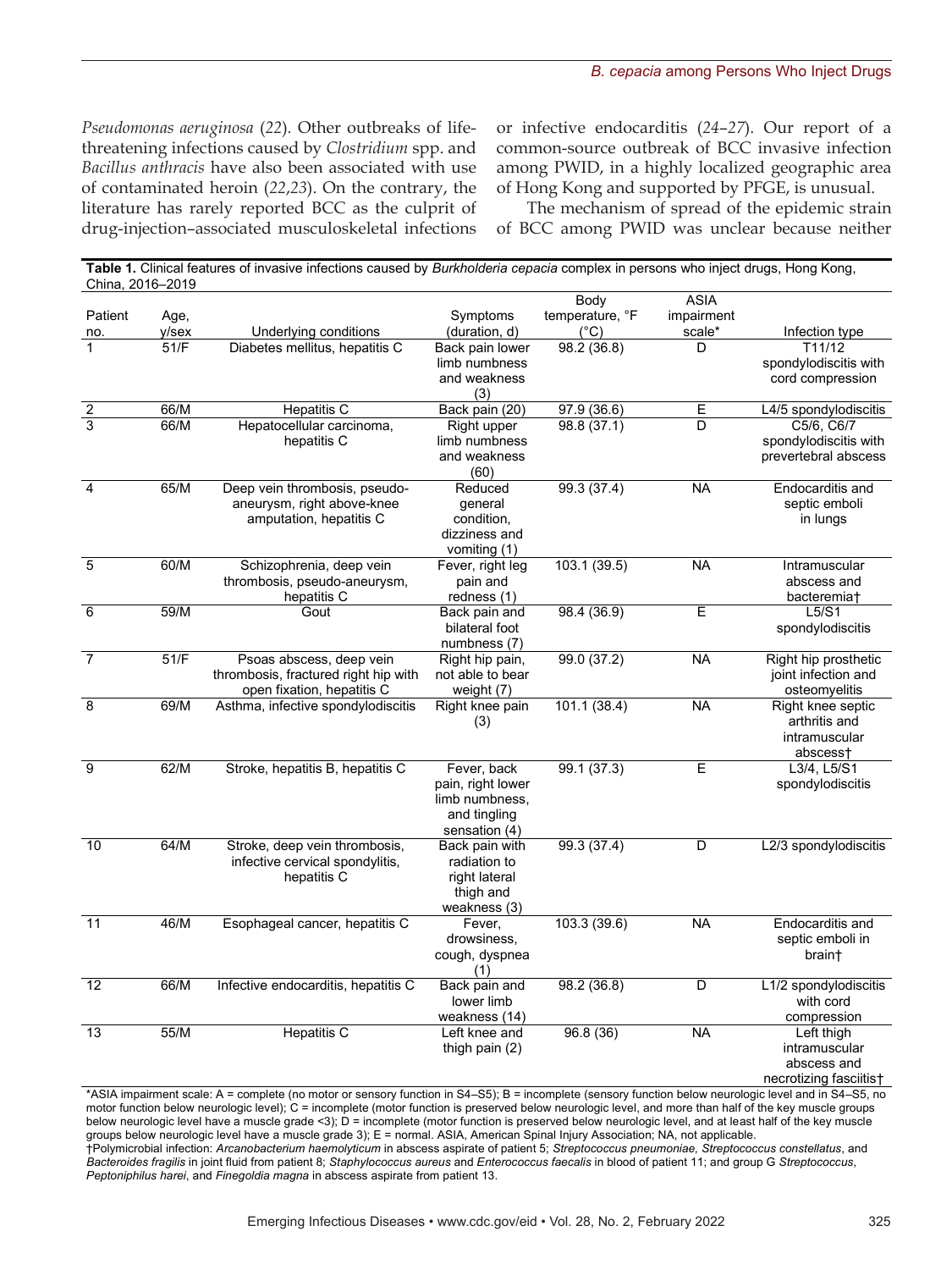| Table 2. Laboratory and microbiological findings, treatments, and outcomes of invasive infections caused by Burkholderia cepacia |  |
|----------------------------------------------------------------------------------------------------------------------------------|--|
| complex in persons who inject drugs, Hong Kong, China, 2016–2019*                                                                |  |

| Variable                                                                                                                                             | Findina                                                                            |  |  |  |  |
|------------------------------------------------------------------------------------------------------------------------------------------------------|------------------------------------------------------------------------------------|--|--|--|--|
| Median leukocytes, $\times$ 10 <sup>9</sup> cells/L (range)                                                                                          | $9.2(3.94 - 24.7)$                                                                 |  |  |  |  |
| Median ESR, mm/h (range)                                                                                                                             | 79.5 (43 to >120)                                                                  |  |  |  |  |
| Median CRP, mg/L (range)                                                                                                                             | 68 (21 to >294)                                                                    |  |  |  |  |
| Empirical antimicrobial therapy (no. patients)                                                                                                       | Amoxicillin/clavulanate (10); cloxacillin (3); vancomycin (2); ampicillin,         |  |  |  |  |
|                                                                                                                                                      | cefoperazone/sulbactam, gentamicin, piperacillin/tazobactam (1)                    |  |  |  |  |
| Definitive antimicrobial therapy (no. patients)                                                                                                      | Trimethoprim/sulfamethoxazole (6); ceftazidime (5); levofloxacin (5);              |  |  |  |  |
|                                                                                                                                                      | meropenem (2); minocycline, piperacillin/tazobactam (1)                            |  |  |  |  |
| Median duration of antimicrobial therapy (range), wk                                                                                                 | $6(1-12)$                                                                          |  |  |  |  |
| Surgery (no. patients)                                                                                                                               | Vertebral disk excision (3), incision and drainage (1), spinal fusion f (3), joint |  |  |  |  |
|                                                                                                                                                      | arthrotomy (2), excisional arthroplasty (1)                                        |  |  |  |  |
| Positive culture (no. patients)                                                                                                                      | Bone (5), blood† (4), intervertebral disk (3), abscess (2), joint fluid (1)        |  |  |  |  |
| Median length of stay (range), d                                                                                                                     | $43(11 - 97)$                                                                      |  |  |  |  |
| Death (d after first visit)                                                                                                                          | Patient 3 (124); patient 4 (13)                                                    |  |  |  |  |
| *CRP, C-reactive protein; ESR, erythrocyte sedimentation rate.                                                                                       |                                                                                    |  |  |  |  |
| †Patient 2 had a relapse of Burkholderia cepacia complex infective spondylitis 5 mo after receiving meropenem and oral trimethoprim/sulfamethoxazole |                                                                                    |  |  |  |  |
| for 6 wk; spinal fusion was performed during the relapse episode.                                                                                    |                                                                                    |  |  |  |  |

microbiological investigation regarding the possible contaminated batch of heroin nor environmental sampling of the injection gallery or drug distribution site was conducted by the local public health agency. BCC is commonly found in the environment instead of the commensal flora. In addition, there was a strong association between the outbreak and the place of residence of PWID. The mode of transmission was possibly through the drug, drug adulterants, or drug paraphernalia. Bacterial contaminants, including *P. aeruginosa*, were identified in 40% of seized drug samples (*28*). *P. aeruginosa* contamination of syringes causing an outbreak of infective endocarditis has also been documented (*29*). Most patients in our study had hepatitis C virus infection, and sharing paraphernalia (e.g., needles) was believed to be frequent. Needle sharing could increase transmission of an epidemic strain. A recent polyclonal BCC outbreak in peritoneal dialysis patients in Hong Kong was caused by contaminated aqueous chlorhexidine (*30*); however, PFGE typing of the strains from the patients in our study and the strains isolated in the aqueous chlorhexidine suggested that they were unrelated (K.S. Luk, unpub. data). The preponderance of BCC in the outbreak we report could result from its environmental survival advantage and intrinsic resistance to multiple disinfectants and antimicrobials. The outbreak ended after the Centre of Health Protection issued press releases (*31*), and the health advice to inject only with single-use disposable needles was



**Figure 1.** Pulsed-field gel electrophoresis of *Burkholderia cepacia* complex causing invasive infection in 13 persons who inject drugs, Hong Kong, China, 2016–2019.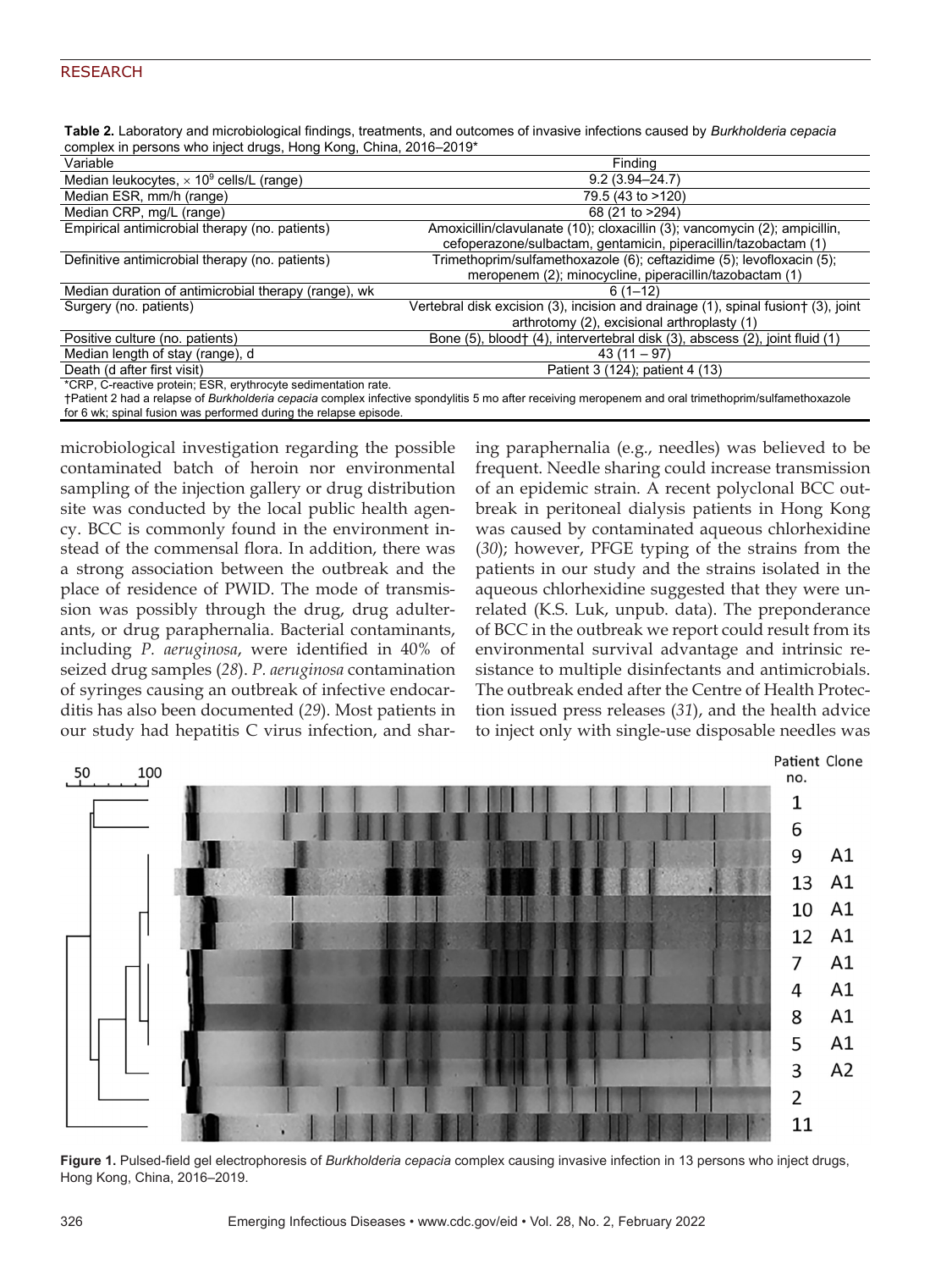

strengthened at methadone clinics and by outreach social workers.

Invasive infections caused by BCC are rarely reported and result in considerable illness. The high infection rate may also be increased by contributions from malnutrition, concurrent chronic viral hepatitis, and lymphocyte opiate receptor–mediated natural killer T-lymphocyte inactivation (*22*). The most commonly used antimicrobial option is trimethoprim/ sulfamethoxazole. Because of resistance to multiple antimicrobial drugs, successful treatment usually requires combinations of drugs and surgery. Drug combinations that have demonstrated synergy in vitro include trimethoprim/sulfamethoxazole and ceftazidime, ciprofloxacin and carbapenem, and ceftazidime and ciprofloxacin (*32*).

The most frequent invasive infection in our series was spondylodiscitis. Arterial seeding is apt to involve the vascular intervertebral disk and adjoining vertebral end plates. Most frequently involved was the lumbar area (5 patients), followed by the thoracic (1 patient) and cervical (1 patient) areas. BCC spondylodiscitis is a rare entity; the medical literature has reported only 6 cases, 3 of which were in patients with the risk factor of being PWID (*11*,*25*,*26*). Pyogenic osteomyelitis after rhinoplasty has also been described; other affected persons were a healthy elderly farmer and a patient after a fall and intramuscular procedure (*33*–*35*). Similar to the reported cases, patients in our study did not have fever, and symptom onset duration varied from 1 day to 2 months. The subtle exacerbation of axial pain might contribute to delayed diagnosis, as reflected by most (5 of 7) patients for whom abnormal findings were seen on plain vertebral radiographs. All patients had preserved sensory function,

and 4 had mild limb weakness. Of note, 5 patients had a normal leukocyte count at the time of admission, and all had elevated inflammatory markers. A history of injection drug use associated with axial pain should alert clinicians to the possibility of spinal infections, despite absence of fever or abnormal leukocyte count, physical examination, or radiographic findings. Further diagnostic workup to exclude spinal infection, including magnetic resonance imaging with and without contrast, should be performed. In addition, empiric prescription of antimicrobial drugs should be withheld to increase the chance of isolating an organism, which is advantageous for a successful outcome. In this case, BCC was resistant to commonly prescribed antimicrobial drugs such as amoxicillin/ clavulanate, so BCC was successfully isolated from vertebral tissue (3 patients). intervertebral disk (3 patients), and blood culture (1 patient). Because BCC was positively identified in blood culture, patient 6 did not undergo further biopsy or surgical treatment. He recovered after 6 weeks of treatment with ceftazidime and oral trimethoprim/sulfamethoxazole.

Three patients underwent spinal fusion because of infection relapse (patient 2), cord compression (patient 1), and spinal instability (patient 3). Of 3 patients with early infection, discectomy and oral levofloxacin for 6 months resulted in cure. Of the 13 patients, outcomes were good for 12, but 1 patient (patient 3) died of metastatic hepatocellular carcinoma 4 months after initial visit.

Oral administration of antimicrobial drugs has the advantage of avoiding difficult intravenous access and the need for prolonged hospitalization. Nevertheless, parenteral therapy for <4 weeks is associated with a 25% relapse rate, and use of oral antimicrobial drugs should be reserved only for patients with early disease under close monitoring of clinical response (*36*).

Endocarditis caused by BCC was more commonly reported for patients with prosthetic valves (*37*) and for patients with a history of injection drug use and native valve involvement (*38*). Patient 3 exhibited the clinical features of right-sided endocarditis. The diagnosis was not suspected, and ceftazidime was prescribed for only 8 days. The patient's death shortly after discharge may be associated with the endocarditis, although no autopsy was performed. Patient 11 had polymicrobial infection (BCC, *S. aureus*, and *Enterococcus faecalis*) of the mitral valve and cerebral septic emboli. Treatment with ampicillin, cloxacillin, and meropenem was successful without valve replacement, despite the relatively large size  $(2.0 \times 1.5$  cm) of the vegetation. Successful outcome after antimicrobial treatment has been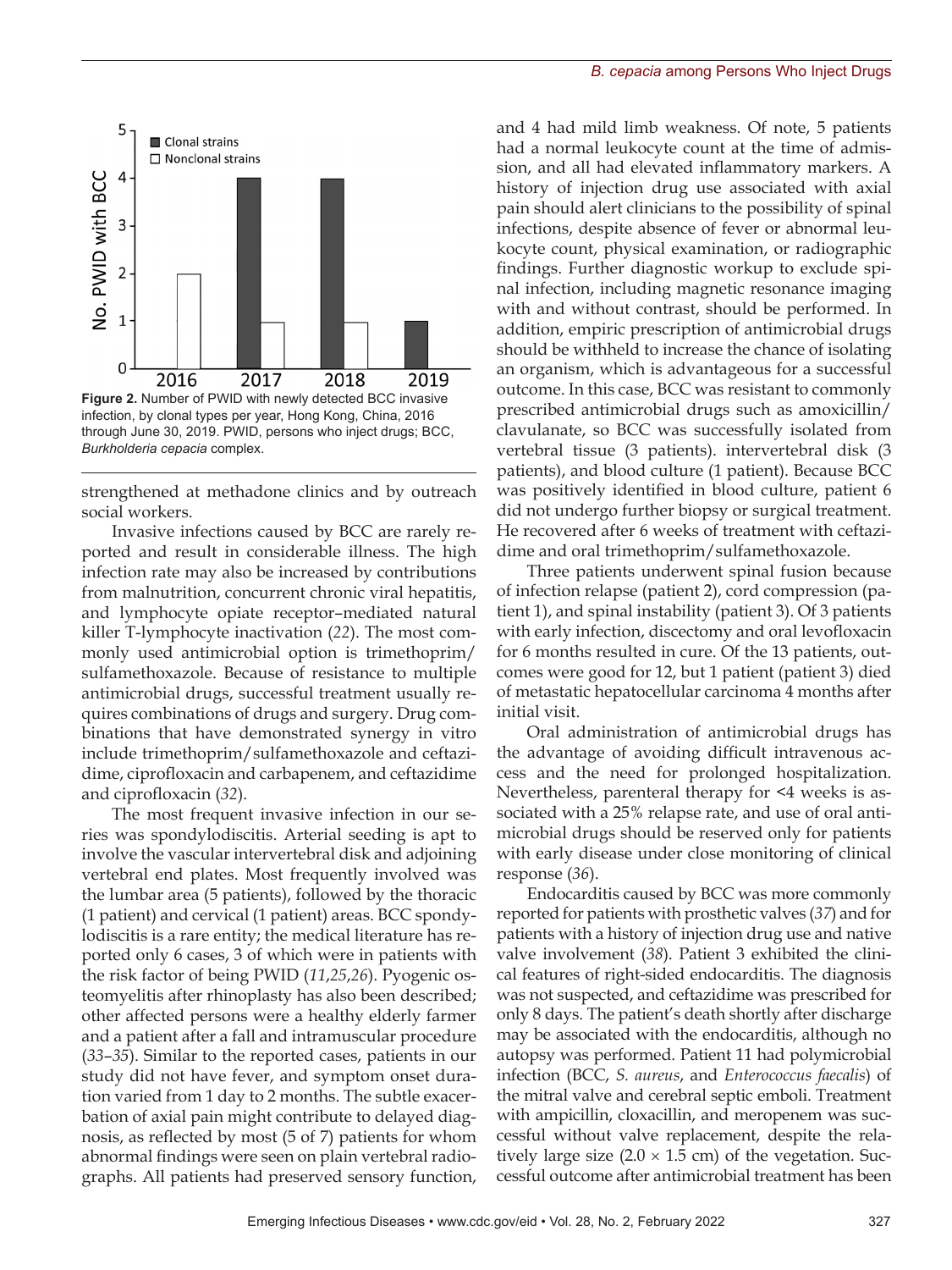reported for only a few cases (*39*,*40*). An endovascular source should be investigated for all PWID with bacteremia, and early treatment may substantially improve patient outcomes.

Only 5 previous reports have described BCC isolation from joint fluid culture, affecting the ankle, knee, shoulder, and hip. Predisposing factors included history of intra-articular steroid injection, weakened immunity because of T-cell lymphoma or premature birth, and physical trauma (*10*,*41*–*45*). Patient 7 had a right prosthetic hip joint infection 6 weeks after undergoing screw fixation of the proximal femur; the source of the infection was speculated to be hematologic seeding. The patient had glucose-6-phosphate dehydrogenase deficiency, and trimethoprim/ sulfamethoxazole was not given. Infection was well controlled with excisional arthroplasty and administration of ceftazidime for 11 weeks. The implanted device was removed because of severe contracture and dislocation of hip cement spacer.

Patient 8 had an intramuscular abscess of the right thigh and polymicrobial septic arthritis (BCC, *Streptococcus pneumoniae, Streptococcus constellatus, Bacteriodes fragilis*) after having injected drug into the right thigh. The injection site was probably contaminated. Treatment consisted of 4 weeks of oral levofloxacin, minocycline, and metronidazole, as well as multiple operations including incision and drainage of the thigh abscess, arthroscopy, and arthrotomy. The clinical course and inferior outcome were also reported for a patient with polymicrobial septic arthritis after a trauma-induced wound had been contaminated with dirt and soil (*43*).

Two patients had polymicrobial intramuscular abscesses of the thigh after drug injection. For patient 5, BCC was also isolated in blood culture; infection was cured after surgical drainage and debridement and 2 weeks of ceftazidime. Patient 13 experienced septic shock, and an intramuscular abscess (BCC, group G *Streptococcus*, *Peptoniphilus harei*, *Finegoldia magna*) was complicated by early necrotizing fasciitis. The patient required ventilator and vasopressor support and stayed in an intensive care unit for 7 weeks. He responded well after 2 weeks of piperacillin/tazobactam, multiple debridements, left knee arthrotomy (group G *Streptococcus* in joint fluid), and skin grafting. It is worth considering broad-spectrum antimicrobial drugs to cover gram-positive, nonfermentative gram-negative, and anaerobic bacteria for PWID who have severe musculoskeletal infections possibly caused by injection-site contamination.

A limitation of our study is that we failed to contact the surviving patients regarding their drug-use behaviors, and the local health agency did not initiate an investigation including microbiological testing of confiscated heroin or environmental sampling of the injection gallery or drug distribution site. Therefore, we were not certain about the mode of transmission. Also, we did not conduct a prospective epidemiologic study of BCC among PWID, and we may have underestimated the scale of the outbreak because patients with mild infection might not seek hospital care and specimens would not be obtained for culture. The baseline incidence of invasive BCC infection in PWID was <1 case/year, and we believe that the predominance of clonal strains during 2017–2019 represented a significant outbreak. Last, whole-genome sequencing is not readily available in our laboratory, and the resolution of PFGE may not be enough for a large-scale outbreak. Nevertheless, there is no wellestablished cutoff for the number of single-nucleotide polymorphisms of BCC to be classified as a cluster, and it could be quite variable (*26*). PFGE consists of genomic information that was considered to provide sufficient information for evaluating this focused outbreak (*46*–*49*).

In conclusion, this clonal epidemic of BCC invasive infections among PWID in a Hong Kong region was rare. BCC isolated from sterile sites may be dismissed as sporadic, especially for patients with the risk factor of injection drug use. Molecular typing enables the timely identification of an outbreak and contributes to the investigation and control measures and should be routinely performed for BCC isolated from sterile sites (e.g., blood, pus aspirate, joint fluid, tissue, bone) in special patient groups, such as PWID. The finding of clonal isolates from multiple patients within a geographic area should prompt further investigation by public health agencies.

This outbreak caused severe illness among affected patients. If healthcare providers are alert to invasive infection caused by this unusual, multidrugresistant organism in PWID, they can empirically prescribe appropriate broad spectrum antimicrobial drugs for PWID with life-threatening infection. At the other end of spectrum, the clinical appearance of patients may be subtle, and further diagnostic workups should be performed so as not to miss any debilitating infection.

### **About the Author**

Dr. Luk works as a consultant microbiologist and infection control officer in the Department of Pathology, Princess Margaret Hospital, Hong Kong, China. Her research interest is molecular epidemiology and control of multidrug-resistant organisms in healthcare settings.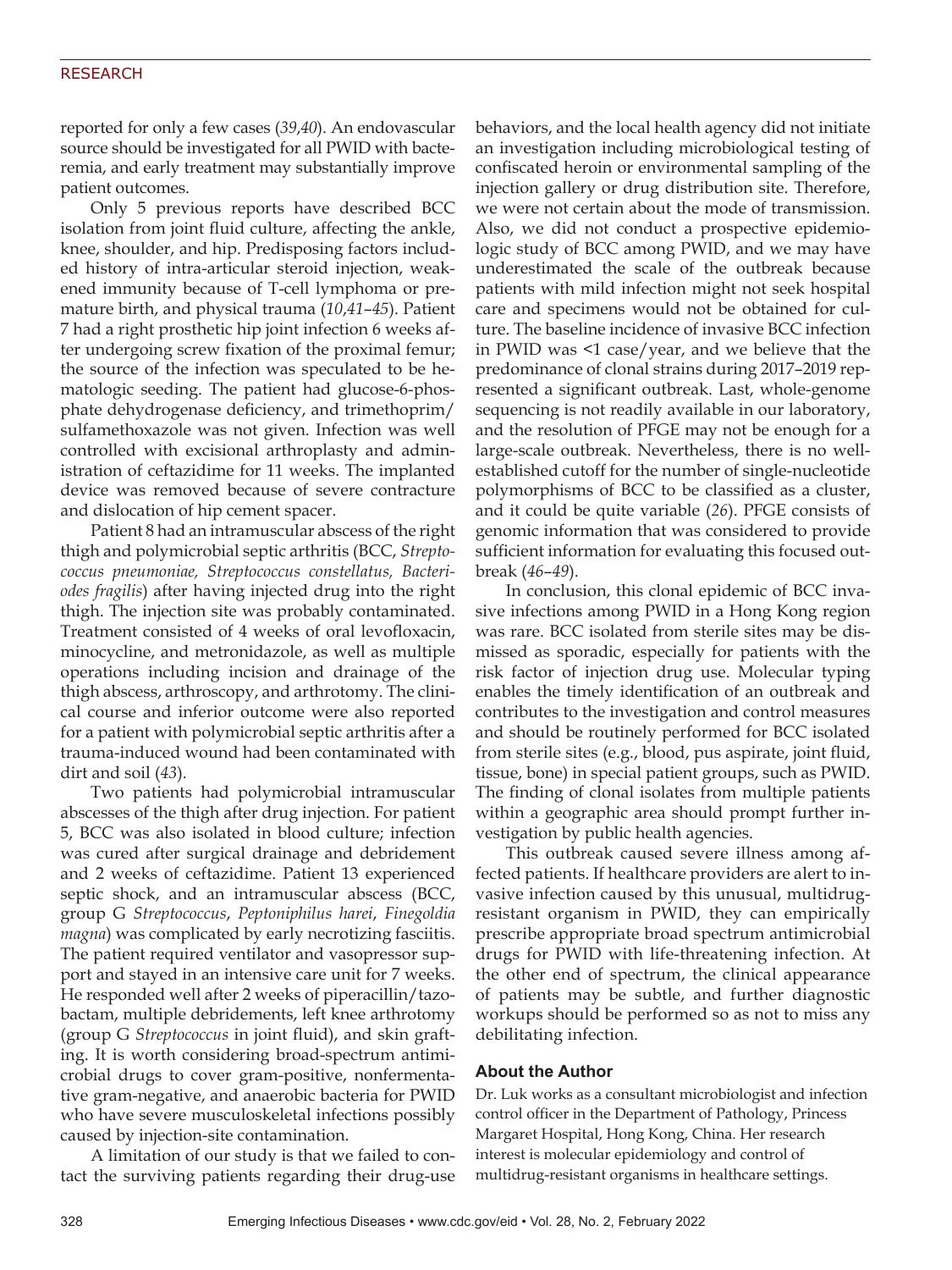#### **References**

- 1. Bach E, Sant'Anna FH, Magrich Dos Passos JF, Balsanelli E, de Baura VA, Pedrosa FO, et al. Detection of misidentifications of species from the *Burkholderia cepacia* complex and description of a new member, the soil bacterium *Burkholderia catarinensis* sp. nov. Pathog Dis. 2017;75:1–8. https://doi.org/ 10.1093/femspd/ftx076
- 2. Burkholder W. Sour skin, a bacterial rot of onion bulbs. Phytopathology. 1950;40:115–8.
- 3. Anderson RL, Vess RW, Panlilio AL, Favero MS. Prolonged survival of *Pseudomonas cepacia* in commercially manufactured povidone-iodine. Appl Environ Microbiol. 1990;56:3598–600. https://doi.org/10.1128/aem.56.11.3598-3600.1990
- 4. Beckman W, Lessie TG. Response of *Pseudomonas cepacia* to beta-lactam antibiotics: utilization of penicillin G as the carbon source. J Bacteriol. 1979;140:1126–8. https://doi.org/ 10.1128/jb.140.3.1126-1128.1979
- 5. Mahenthiralingam E, Urban TA, Goldberg JB. The multifarious, multireplicon *Burkholderia cepacia* complex. Nat Rev Microbiol. 2005;3:144–56. https://doi.org/10.1038/ nrmicro1085
- 6. Rhodes KA, Schweizer HP. Antibiotic resistance in *Burkholderia* species. Drug Resist Updat. 2016;28:82–90. https://doi.org/10.1016/j.drup.2016.07.003
- 7. LiPuma JJ. Update on the *Burkholderia cepacia* complex. Curr Opin Pulm Med. 2005;11:528–33. https://doi.org/10.1097/ 01.mcp.0000181475.85187.ed
- 8. Lau SM, Yu WL, Wang JH. Cardiac cirrhosis with cellulitis caused by *Burkholderia cepacia* bacteremia. Clin Infect Dis. 1999;29:447–8. https://doi.org/10.1086/520235
- 9. Williamson DA, McBride SJ. A case of tricuspid valve endocarditis due to *Burkholderia cepacia* complex. N Z Med J. 2011;124:84–6.
- 10. Miki RA, Rubin LE, Kirk J, Dodds SD. Spontaneous septic arthritis caused by *Burkholderia cepacia.* Iowa Orthop J. 2006; 26:147–50.
- 11. Jaafar D, Rizkallah M, Atallah F, Bachour F, Barakat A, Maalouf G, et al. Lumbar spondylodiscitis caused by *Burkholderia cepacia* in a previously healthy patient. Case Rep Orthop. 2017;2017:1396950. https://doi.org/10.1155/ 2017/1396950
- 12. van Laer F, Raes D, Vandamme P, Lammens C, Sion JP, Vrints C, et al. An outbreak of *Burkholderia cepacia* with septicemia on a cardiology ward. Infect Control Hosp Epidemiol. 1998;19:112–3. https://doi.org/10.2307/30142001
- 13. Panlilio AL, Beck-Sague CM, Siegel JD, Anderson RL, Yetts SY, Clark NC, et al. Infections and pseudoinfections due to povidone-iodine solution contaminated with *Pseudomonas cepacia.* Clin Infect Dis. 1992;14:1078–83. https://doi.org/10.1093/clinids/14.5.1078
- 14. Martone WJ, Tablan OC, Jarvis WR. The epidemiology of nosocomial epidemic *Pseudomonas cepacia* infections. Eur J Epidemiol. 1987;3:222–32. https://doi.org/10.1007/ BF00149728
- 15. Held MR, Begier EM, Beardsley DS, Browne FA, Martinello RA, Baltimore RS, et al. Life-threatening sepsis caused by *Burkholderia cepacia* from contaminated intravenous flush solutions prepared by a compounding pharmacy in another state. Pediatrics. 2006;118:e212–5. https://doi.org/10.1542/peds.2005-2617
- 16. Magalhães M, Doherty C, Govan JR, Vandamme P. Polyclonal outbreak of *Burkholderia cepacia* complex bacteraemia in haemodialysis patients. J Hosp Infect. 2003; 54:120–3. https://doi.org/10.1016/S0195-6701(03)00118-X
- 17. Nannini EC, Ponessa A, Muratori R, Marchiaro P, Ballerini V, Flynn L, et al. Polyclonal outbreak of bacteremia

caused by *Burkholderia cepacia* complex and the presumptive role of ultrasound gel. Braz J Infect Dis. 2015;19:543–5. https://doi.org/10.1016/j.bjid.2015.06.009

- 18. Clinical Laboratory Standards Institute. Performance standards for antimicrobial susceptibility testing, 26th information supplement, document M100–S26. Wayne (PA): The Institute; 2016.
- 19. Heath DG, Hohneker K, Carriker C, Smith K, Routh J, LiPuma JJ, et al. Six-year molecular analysis of *Burkholderia cepacia* complex isolates among cystic fibrosis patients at a referral center for lung transplantation. J Clin Microbiol. 2002;40:1188–93. https://doi.org/10.1128/JCM.40.4.1188- 1193.2002
- 20. Tenover FC, Arbeit RD, Goering RV, Mickelsen PA, Murray BE, Persing DH, et al. Interpreting chromosomal DNA restriction patterns produced by pulsed-field gel electrophoresis: criteria for bacterial strain typing. J Clin Microbiol. 1995;33:2233–9. https://doi.org/10.1128/ jcm.33.9.2233-2239.1995
- 21. Research Office Legislative Council Secretariat. Statistical highlights ISSH28/18–19 [cited 2019 Sep 23]. https://www. legco.gov.hk/research-publications/english/1819issh28 drug-abuse-in-hong-kong-20190531-e.pdf
- 22. Gordon RJ, Lowy FD. Bacterial infections in drug users. N Engl J Med. 2005;353:1945–54. https://doi.org/10.1056/ NEJMra042823
- 23. Abbara A, Brooks T, Taylor GP, Nolan M, Donaldson H, Manikon M, et al. Lessons for control of heroin-associated anthrax in Europe from 2009–2010 outbreak case studies, London, UK. Emerg Infect Dis. 2014;20:1115–22. https://doi.org/10.3201/eid2007.131764
- 24. Sapico FL, Montgomerie JZ. Vertebral osteomyelitis in intravenous drug abusers: report of three cases and review of the literature. Rev Infect Dis. 1980;2:196–206. https://doi.org/10.1093/clinids/2.2.196
- 25. Smith MA, Trowers NRH, Klein RS. Cervical osteomyelitis caused by *Pseudomonas cepacia* in an intravenous-drug abuser. J Clin Microbiol. 1985;21:445–6. https://doi.org/ 10.1128/jcm.21.3.445-446.1985
- 26. Li SK, Messer WB. *Burkholderia cepacia complex* cervical osteomyelitis in an intravenous drug user. Case Rep Infect Dis. 2018;2018:7638639. https://doi.org/10.1155/2018/ 7638639
- 27. Nnaoma C, Chika-Nwosuh O, Sossou C. A rare culprit of infective endocarditis in an IV drug user: *Burkholderia cepacia.* Case Rep Med. 2019;2019:6403943. https://doi.org/ 10.1155/2019/6403943
- 28. Aghababaei R, Javadi I, Nili-Ahmadabadi A, Parsafar S, Ahmadimoghaddam D. Occurrence of bacterial and toxic metals contamination in illegal opioid-like drugs in Iran: a significant health challenge in drug abusers. Daru. 2018;26:77–83. https://doi.org/10.1007/s40199-018-0205-5
- 29. Shekar R, Rice TW, Zierdt CH, Kallick CA. Outbreak of endocarditis caused by *Pseudomonas aeruginosa* serotype O11 among pentazocine and tripelennamine abusers in Chicago. J Infect Dis. 1985;151:203–8. https://doi.org/10.1093/ infdis/151.2.203
- 30. Wong SCY, Wong SC, Chen JHK, Poon RWS, Hung DLL, Chiu KHY, et al. Polyclonal *Burkholderia cepacia* complex outbreak in peritoneal dialysis patients caused by contaminated aqueous chlorhexidine. Emerg Infect Dis. 2020;26:1987–97. https://doi.org/10.3201/eid2609.191746
- 31. The Government of the Hong Kong Special Administrative Region. Cluster of invasive *Burkholderia cepacia* infection under DH investigation [cited 2019 Sep 23]. https://www. info.gov.hk/gia/general/201810/10/P2018101000923.htm